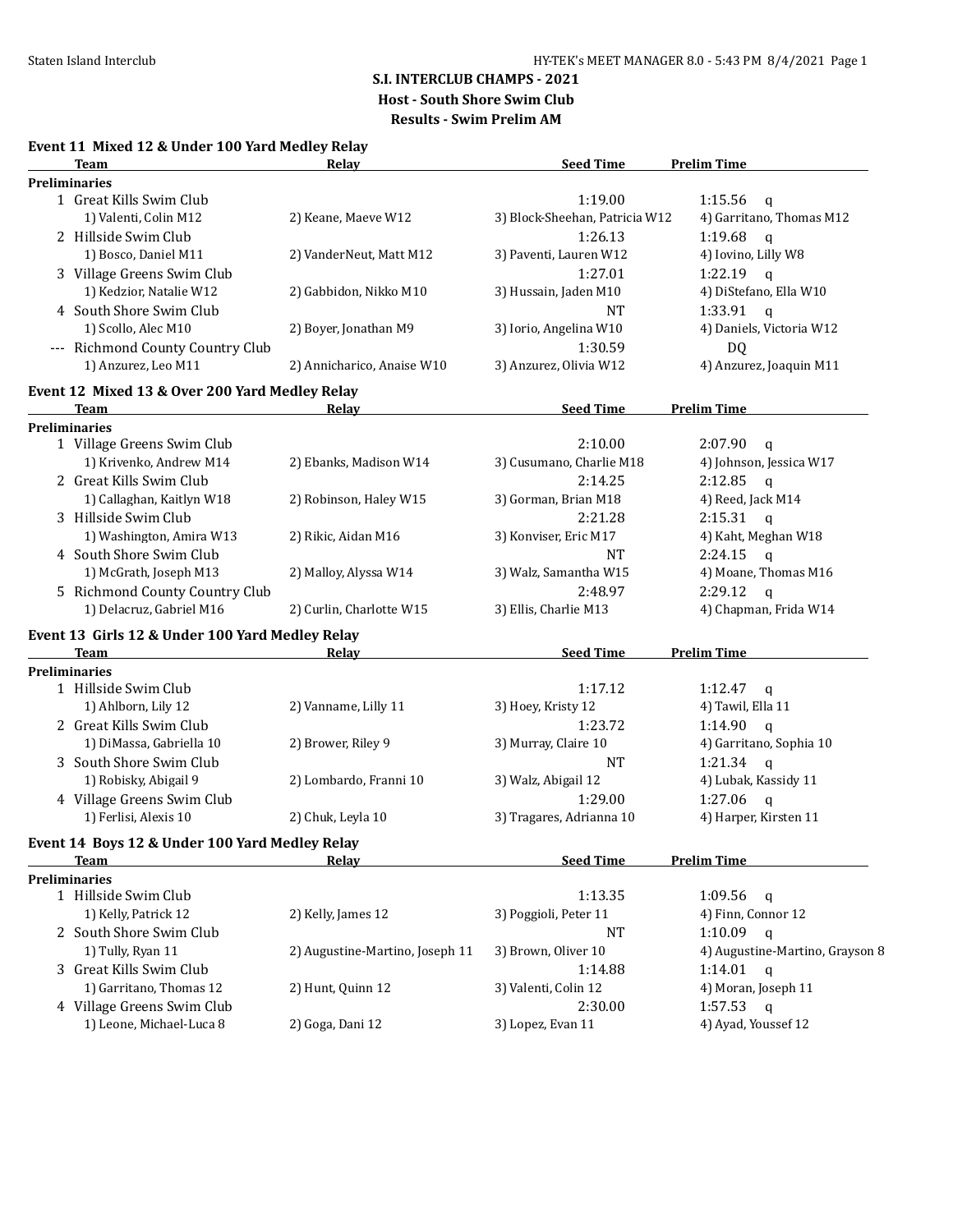# **S.I. INTERCLUB CHAMPS - 2021**

**Host - South Shore Swim Club**

**Results - Swim Prelim AM**

## **Event 15 Girls 13 & Over 200 Yard Medley Relay**

|          | <b>Team</b>                                   |   | Relay                                          | <b>Seed Time</b>            | <b>Prelim Time</b> |                             |
|----------|-----------------------------------------------|---|------------------------------------------------|-----------------------------|--------------------|-----------------------------|
|          | <b>Preliminaries</b>                          |   |                                                |                             |                    |                             |
|          | 1 Hillside Swim Club                          |   |                                                | 2:09.59                     | 2:12.37            | $\mathbf q$                 |
|          | 1) Manning, Brooke 16                         |   | 2) Anticev, Katherine 16                       | 3) Sjolander, Katie 17      |                    | 4) McDonald, Anna 16        |
|          | 2 South Shore Swim Club                       |   |                                                | <b>NT</b>                   | 2:22.00            | $\mathfrak{a}$              |
|          | 1) Thompson, Carmelarose 18                   |   | 2) Gigliotti, Kate 16                          | 3) Thompson, Caitlyn 16     |                    | 4) Conroy, Nicole 14        |
|          | 3 Richmond County Country Club                |   |                                                | 3:01.52                     | 2:24.40            | $\mathbf{q}$                |
|          | 1) Batiz, Emma 13                             |   | 2) Moore, Jordan 13                            | 3) Moore, Michaela 16       |                    | 4) Chapman, Linnea 15       |
|          | 4 Village Greens Swim Club                    |   |                                                | 2:32.00                     | 2:28.31            | $\mathbf{q}$                |
|          | 1) Virella, Christina 13                      |   | 2) Chuk, Megan 14                              | 3) Abbas, Menna 14          |                    | 4) Jospey, Emilee 16        |
|          | 5 Great Kills Swim Club                       |   |                                                | 2:36.69                     | 2:32.78            | $\mathbf{q}$                |
|          | 1) Caputo, Julia 17                           |   | 2) Doyle, Alexis 15                            | 3) Robinson, Amanda 13      |                    | 4) Ebrahim, Christina 16    |
|          | Event 16 Boys 13 & Over 200 Yard Medley Relay |   |                                                |                             |                    |                             |
|          | <b>Team</b>                                   |   | Relay                                          | <b>Seed Time</b>            | <b>Prelim Time</b> |                             |
|          | <b>Preliminaries</b>                          |   |                                                |                             |                    |                             |
|          | 1 Hillside Swim Club                          |   |                                                | 2:00.60                     | 2:02.81            | $\mathbf{q}$                |
|          | 1) Ostensen, John 17                          |   | 2) Finn, Liam 16                               | 3) Kilichowski, Ricky 17    |                    | 4) Hourican, Ryan 18        |
|          | 2 South Shore Swim Club                       |   |                                                | <b>NT</b>                   | 2:04.18            | $\mathbf{q}$                |
|          | 1) Singer, Dillon 14                          |   | 2) Singer, Connor 17                           | 3) Martinson, Dylan 17      |                    | 4) Gleavy, Thomas 18        |
|          | 3 Village Greens Swim Club                    |   |                                                | 2:20.00                     | 2:13.22            | $\mathbf{q}$                |
|          | 1) Calvanico, Anthony 14                      |   | 2) Hyacinthe, Justin 16                        | 3) Tartaglione, Nicholas 18 |                    | 4) Harper, Kievon 15        |
|          | 4 Great Kills Swim Club                       |   |                                                | 2:39.56                     | 2:46.81            | $\mathsf{q}$                |
|          | 1) Hunt, Tate 16                              |   | 2) Murray, Brayden 13                          | 3) Vuoso, George 14         |                    | 4) Klementowski, Matthew 16 |
|          |                                               |   |                                                |                             |                    |                             |
|          | Event 17 Girls 8 & Under 25 Yard Butterfly    |   |                                                |                             |                    |                             |
|          | Name                                          |   | Age Team                                       | <b>Seed Time</b>            | <b>Prelim Time</b> |                             |
|          | <b>Preliminaries</b>                          |   | Hillside Swim Club                             |                             |                    |                             |
|          | 1 Tawil, Alexandra                            |   |                                                | 16.97                       | 19.28              | q                           |
|          | 2 Thompson, Charley                           | 8 | Village Greens Swim Club<br>Hillside Swim Club | 27.62                       | 22.61              | q                           |
| 3        | Cardello, Emma                                | 8 |                                                | 20.59                       | 23.44              | q                           |
|          | 4 Llinas, Jessica                             |   | Village Greens Swim Club                       | 28.03                       | 25.73              | q                           |
| 5        | Janicke, Peyton                               |   | Great Kills Swim Club                          | 26.91                       | 27.69              | q                           |
|          | 6 Robisky, Catherine                          |   | 8 South Shore Swim Club                        | 24.72                       | 28.59              | q                           |
| 7        | Leone, Emma                                   | 8 | Village Greens Swim Club                       | 31.09                       | 29.06              | q                           |
| 8        | Desiderato, Gabriella                         | 8 | Hillside Swim Club                             | 40.00                       | 34.09              | q                           |
|          | Personette, Olivia                            | 8 | Great Kills Swim Club                          | 36.81                       | DQ                 |                             |
|          | Ambrosino, Sabrina                            | 7 | Great Kills Swim Club                          | 37.34                       | DQ                 |                             |
| $\cdots$ | Moog, Bernadette                              | 6 | South Shore Swim Club                          | 37.19                       | DQ                 |                             |
|          | Event 18 Boys 8 & Under 25 Yard Butterfly     |   |                                                |                             |                    |                             |
|          | Name                                          |   | Age Team                                       | <b>Seed Time</b>            | <b>Prelim Time</b> |                             |
|          | <b>Preliminaries</b>                          |   |                                                |                             |                    |                             |
|          | 1 Augustine-Martino, Grayson                  | 8 | South Shore Swim Club                          | 18.41                       | 17.94              | q                           |
|          | 2 Finn, Aidan                                 | 8 | Hillside Swim Club                             | 18.53                       | 20.91              | q                           |
| 3        | Martuccio, Nate                               | 8 | Hillside Swim Club                             | 29.04                       | 32.47              | q                           |
|          | Sligh, Logan                                  | 7 | South Shore Swim Club                          | 34.94                       | 41.36              | q                           |
| 5.       | Boylan, Lucas                                 |   | Hillside Swim Club                             | 40.00                       | 41.63              |                             |
|          |                                               |   |                                                |                             |                    | q                           |
| $---$    | Johnsen, Ryan                                 | 8 | Great Kills Swim Club                          | 34.22                       | DQ                 |                             |
| $---$    | Reed, James                                   | 8 | Great Kills Swim Club                          | 52.59                       | DQ                 |                             |
|          | Leone, Michael-Luca                           | 8 | Village Greens Swim Club                       | 38.45                       | DQ                 |                             |
| $---$    | Gorman, Jack                                  |   | 6 Great Kills Swim Club                        | 40.66                       | DQ                 |                             |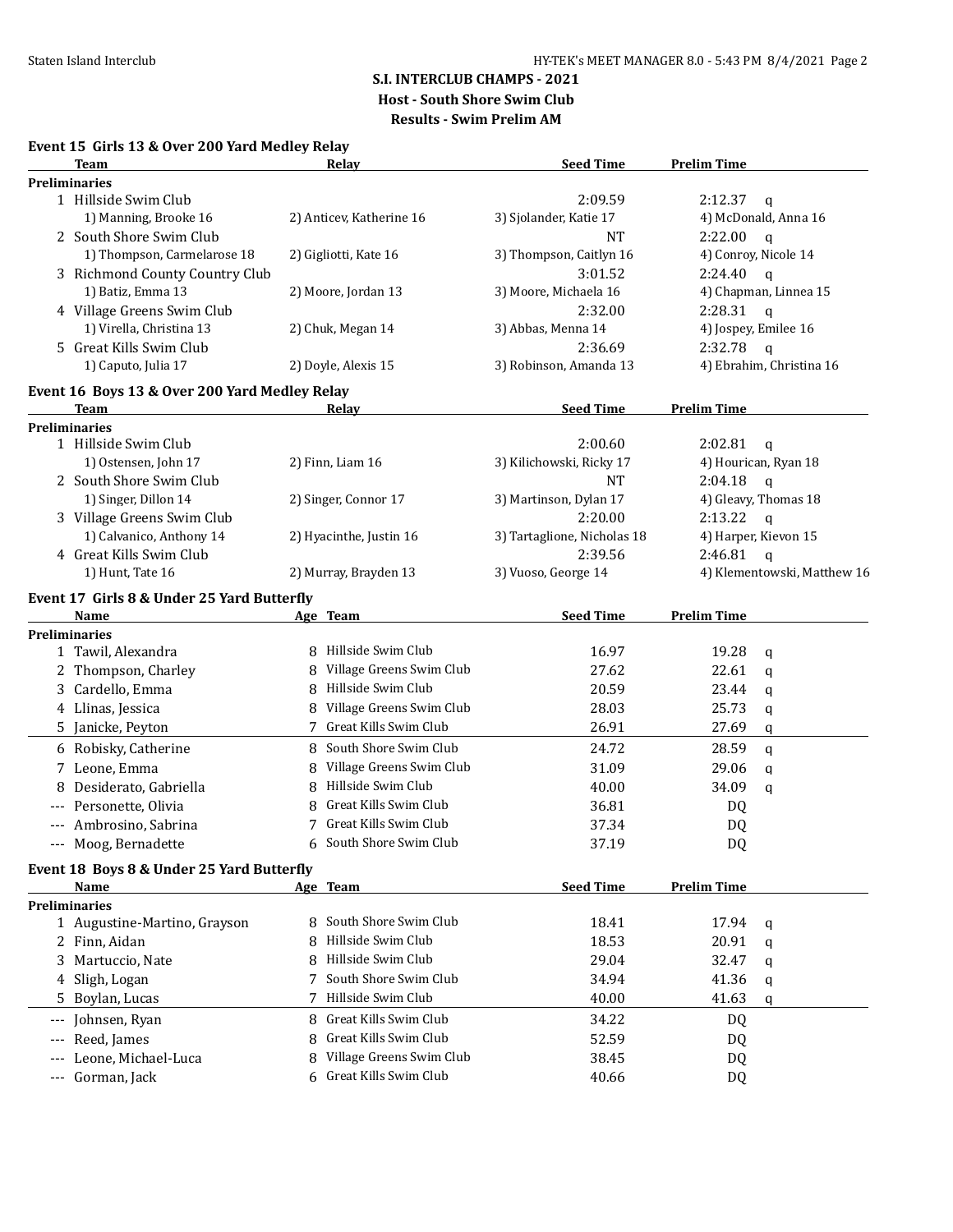## **Event 19 Girls 9-10 25 Yard Butterfly**

|    | Name                                   |    | Age Team                        | <b>Seed Time</b> | <b>Prelim Time</b> |             |
|----|----------------------------------------|----|---------------------------------|------------------|--------------------|-------------|
|    | <b>Preliminaries</b>                   |    |                                 |                  |                    |             |
|    | 1 Robisky, Abigail                     |    | 9 South Shore Swim Club         | 15.84            | 16.75              | q           |
|    | 2 DiStefano, Ella                      | 10 | Village Greens Swim Club        | 17.02            | 18.03              | $\mathbf q$ |
| 3  | Garritano, Sophia                      | 10 | Great Kills Swim Club           | 18.47            | 18.09              | q           |
|    | 4 Murray, Claire                       | 10 | Great Kills Swim Club           | 18.34            | 18.90              | q           |
|    | 5 Bonanno, Jacqueline                  | 9  | Great Kills Swim Club           | 23.06            | 20.75              | q           |
|    | 6 Baione, Jocelyn                      |    | 10 Richmond County Country Club | 23.81            | 20.96              | q           |
|    | 7 Tragares, Adrianna                   | 10 | Village Greens Swim Club        | 22.25            | 21.16              | q           |
| 8  | Gigantiello, Kate                      |    | 10 Hillside Swim Club           | 23.47            | 23.90              | q           |
| 9  | Rios, Carly                            | 9  | Village Greens Swim Club        | 26.43            | 24.19              | q           |
|    | 10 Iorio, Angelina                     |    | 10 South Shore Swim Club        | 24.69            | 24.60              | q           |
|    | 11 DiChiaro, Anna May                  |    | 10 Hillside Swim Club           | 25.04            | 24.75              |             |
|    | 12 Ryan, Julia                         |    | 9 South Shore Swim Club         | 28.43            | 24.84              |             |
|    | 13 Avitto, Gabriella                   |    | 9 Hillside Swim Club            | 26.28            | 25.72              |             |
|    | Event 20 Boys 9-10 25 Yard Butterfly   |    |                                 |                  |                    |             |
|    | Name                                   |    | Age Team                        | <b>Seed Time</b> | <b>Prelim Time</b> |             |
|    | <b>Preliminaries</b>                   |    |                                 |                  |                    |             |
|    | 1 Brown, Oliver                        |    | 10 South Shore Swim Club        | 15.59            | 15.75              | q           |
|    | 2 Madigan, Cole                        |    | 10 Hillside Swim Club           | 19.63            | 19.97              | q           |
|    | 3 Hussain, Jaden                       |    | 10 Village Greens Swim Club     | 19.38            | 20.53              | q           |
|    | 4 Saccenti, John                       | 10 | South Shore Swim Club           | 21.87            | 21.71              | q           |
| 5. | Cardello, Jack                         |    | 10 Hillside Swim Club           | 20.05            | 22.47              | q           |
|    | 6 Steros, Andrew                       |    | 9 Great Kills Swim Club         | 23.60            | 22.97              | q           |
| 7  | Ellis, Matthew                         |    | 10 Great Kills Swim Club        | 24.50            | 24.73              | q           |
|    | 8 Lundell, Sean                        |    | 9 Great Kills Swim Club         | 29.16            | 25.81              | q           |
|    | 9 Rikic, Timmy                         |    | 9 Hillside Swim Club            | 27.15            | 28.19              | q           |
|    | Event 21 Girls 11-12 50 Yard Butterfly |    |                                 |                  |                    |             |
|    | Name                                   |    | Age Team                        | <b>Seed Time</b> | <b>Prelim Time</b> |             |
|    | <b>Preliminaries</b>                   |    |                                 |                  |                    |             |
|    | 1 Anzurez, Olivia                      | 12 | Richmond County Country Club    | 38.20            | 36.35              | q           |
|    | 2 Ahlborn, Lily                        | 12 | Hillside Swim Club              | 38.01            | 38.13              | q           |
|    | 3 Block-Sheehan, Patricia              | 12 | Great Kills Swim Club           | 40.31            | 39.43              | q           |
|    | 4 Paventi, Lauren                      |    | 12 Hillside Swim Club           | 50.53            | 44.19              | q           |
|    | 5 Hoey, Kristy                         |    | 12 Hillside Swim Club           | 43.24            | 45.53              | q           |
|    | 6 Harper, Kirsten                      |    | 11 Village Greens Swim Club     | 49.82            | 48.47              | q           |
|    | 7 Fusaro, Savannah                     |    | 11 Village Greens Swim Club     | 52.48            | 49.91              | q           |
|    | 8 Lopez, Isabella                      |    | 12 Village Greens Swim Club     | 51.39            | 50.03              | q           |
|    | 9 Walz, Abigail                        | 12 | South Shore Swim Club           | 46.93            | 51.57              | q           |
|    | 10 Matishek, Emily                     | 11 | Great Kills Swim Club           | 45.78            | 51.75              | q           |
|    | 11 Vuosso, Gianna                      |    | 12 Great Kills Swim Club        | 52.50            | 53.89              |             |
|    | Event 22 Boys 11-12 50 Yard Butterfly  |    |                                 |                  |                    |             |
|    | Name                                   |    | Age Team                        | <b>Seed Time</b> | <b>Prelim Time</b> |             |
|    | <b>Preliminaries</b>                   |    |                                 |                  |                    |             |
|    | 1 Augustine-Martino, Joseph            |    | 11 South Shore Swim Club        | 37.41            | 36.75              | q           |
|    | 2 Poggioli, Peter                      | 11 | Hillside Swim Club              | 35.02            | 37.94              | q           |
|    | 3 Anzurez, Leo                         |    | 11 Richmond County Country Club | 40.32            | 39.25              | q           |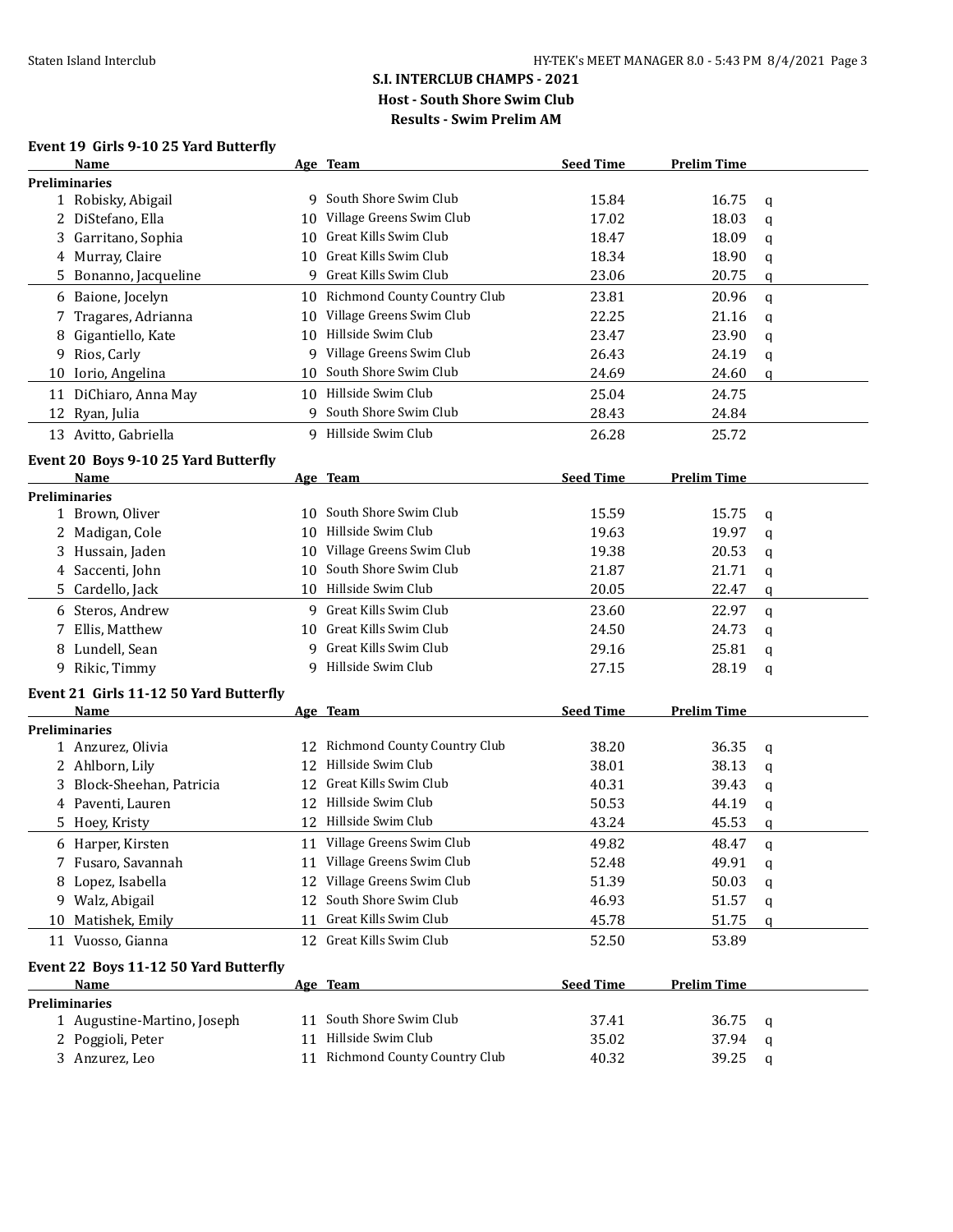## **S.I. INTERCLUB CHAMPS - 2021 Host - South Shore Swim Club**

**Results - Swim Prelim AM**

|    | Preliminaries  (Event 22 Boys 11-12 50 Yard Butterfly) |    |                                 |                  |                    |             |
|----|--------------------------------------------------------|----|---------------------------------|------------------|--------------------|-------------|
|    | <b>Name</b>                                            |    | Age Team                        | <b>Seed Time</b> | <b>Prelim Time</b> |             |
|    | 4 Anzurez, Joaquin                                     |    | 11 Richmond County Country Club | 39.22            | 39.63              | q           |
|    | 5 Hunt, Quinn                                          |    | 12 Great Kills Swim Club        | 40.50            | 41.62              | q           |
|    | 6 Kelly, James                                         |    | 12 Hillside Swim Club           | 40.87            | 41.69              | q           |
|    | 7 Surace, Frank                                        |    | 12 Great Kills Swim Club        | 45.25            | 43.42              | q           |
| 8  | Valenti, Colin                                         | 12 | Great Kills Swim Club           | 48.09            | 46.91              | q           |
| 9  | Conti, Carmine                                         | 12 | Hillside Swim Club              | 52.81            | 52.78              | q           |
|    | 10 Lopez, Evan                                         | 11 | Village Greens Swim Club        | 1:12.41          | 1:14.40            | q           |
|    | --- Crockett, Jonathan                                 | 11 | South Shore Swim Club           | 1:02.60          | DQ                 |             |
|    | Event 23 Girls 13-14 50 Yard Butterfly                 |    |                                 |                  |                    |             |
|    | Name                                                   |    | Age Team                        | <b>Seed Time</b> | <b>Prelim Time</b> |             |
|    | <b>Preliminaries</b>                                   |    |                                 |                  |                    |             |
|    | 1 Grandstaff, Julia                                    |    | 13 Hillside Swim Club           | 33.81            | 34.16              | $\mathbf q$ |
|    | 2 Pecorale, Nicholette                                 | 14 | Hillside Swim Club              | 37.97            | 35.03              | q           |
|    | 3 Robinson, Amanda                                     | 13 | Great Kills Swim Club           | 34.84            | 35.22              | q           |
|    | 4 Virella, Christina                                   | 13 | Village Greens Swim Club        | 36.53            | 35.56              | q           |
|    | 5 Abbas, Menna                                         |    | 14 Village Greens Swim Club     | 36.07            | 36.12              | q           |
|    | 6 Moore, Jordan                                        | 13 | Richmond County Country Club    | 36.19            | 36.44              | q           |
| 7. | Belkin, Ali                                            | 13 | Hillside Swim Club              | 38.30            | 36.92              | q           |
| 8  | Lubak, Kylie                                           | 13 | South Shore Swim Club           | 39.19            | 41.43              | q           |
| 9  | Gorman, Erin                                           |    | 14 Great Kills Swim Club        | 46.75            | 42.65              | q           |
| 10 | Caputo, Fiona                                          |    | 14 Great Kills Swim Club        | 40.47            | 43.28              | q           |
| 11 | Malloy, Alyssa                                         |    | 14 South Shore Swim Club        | 45.56            | 44.87              |             |
|    | 12 Paulsen, Erin                                       |    | 14 Village Greens Swim Club     | 51.43            | 47.38              |             |
|    |                                                        |    |                                 |                  |                    |             |
|    | Event 24 Boys 13-14 50 Yard Butterfly<br>Name          |    | Age Team                        | <b>Seed Time</b> | <b>Prelim Time</b> |             |
|    | Preliminaries                                          |    |                                 |                  |                    |             |
|    | 1 Rinaldi, Jack                                        | 14 | Hillside Swim Club              | 31.39            | 30.53              | q           |
|    | 2 Reed, Jack                                           | 14 | Great Kills Swim Club           | 30.25            | 31.32              | q           |
| 3  | McGrath, Joseph                                        | 13 | South Shore Swim Club           | 32.09            | 32.72              | q           |
|    | 4 Ahlborn, Nicholas                                    |    | 14 Hillside Swim Club           | 35.80            | 33.72              | q           |
| 5. | Ciurcina, Joseph                                       |    | 14 Hillside Swim Club           | 33.81            | 33.75              | q           |
|    | 6 Walz, Jonathan                                       | 13 | South Shore Swim Club           | 38.25            | 37.09              |             |
| 7  | Murray, Brayden                                        |    | 13 Great Kills Swim Club        | 39.21            | 37.56              | q           |
|    | 8 Ellis, Charlie                                       |    | 13 Richmond County Country Club | 39.97            | 38.00              | q           |
|    | 9 Vuoso, George                                        |    | 14 Great Kills Swim Club        | 41.65            | 40.95              | $\mathbf q$ |
|    | 10 Hidric, Aiden                                       |    | 13 Village Greens Swim Club     | 50.41            | 47.85              | q           |
|    | 11 Karov, Eli                                          |    | 13 Village Greens Swim Club     | 1:03.75          | 59.55              | q           |
|    |                                                        |    |                                 |                  |                    |             |
|    | Event 25 Girls 15-18 100 Yard Butterfly                |    | Age Team                        | <b>Seed Time</b> | <b>Prelim Time</b> |             |
|    | Name<br><b>Preliminaries</b>                           |    |                                 |                  |                    |             |
|    | 1 Moore, Michaela                                      |    | 16 Richmond County Country Club | 1:14.67          | 1:14.35            | q           |
|    | 2 Sjolander, Katie                                     | 17 | Hillside Swim Club              | 1:12.72          | 1:15.25            | q           |
|    | 3 Callaghan, Kaitlyn                                   | 18 | Great Kills Swim Club           | 1:13.50          | 1:16.16            | q           |
|    | 4 Thompson, Carmelarose                                | 18 | South Shore Swim Club           | 1:15.43          | 1:20.90            | q           |
|    | 5 McDonald, Anna                                       |    | 16 Hillside Swim Club           | 1:28.29          | 1:21.96            | q           |
|    | 6 Halligan, Caitlyn                                    |    | 15 Village Greens Swim Club     | 1:22.06          |                    |             |
|    |                                                        |    |                                 |                  | 1:29.18            | q           |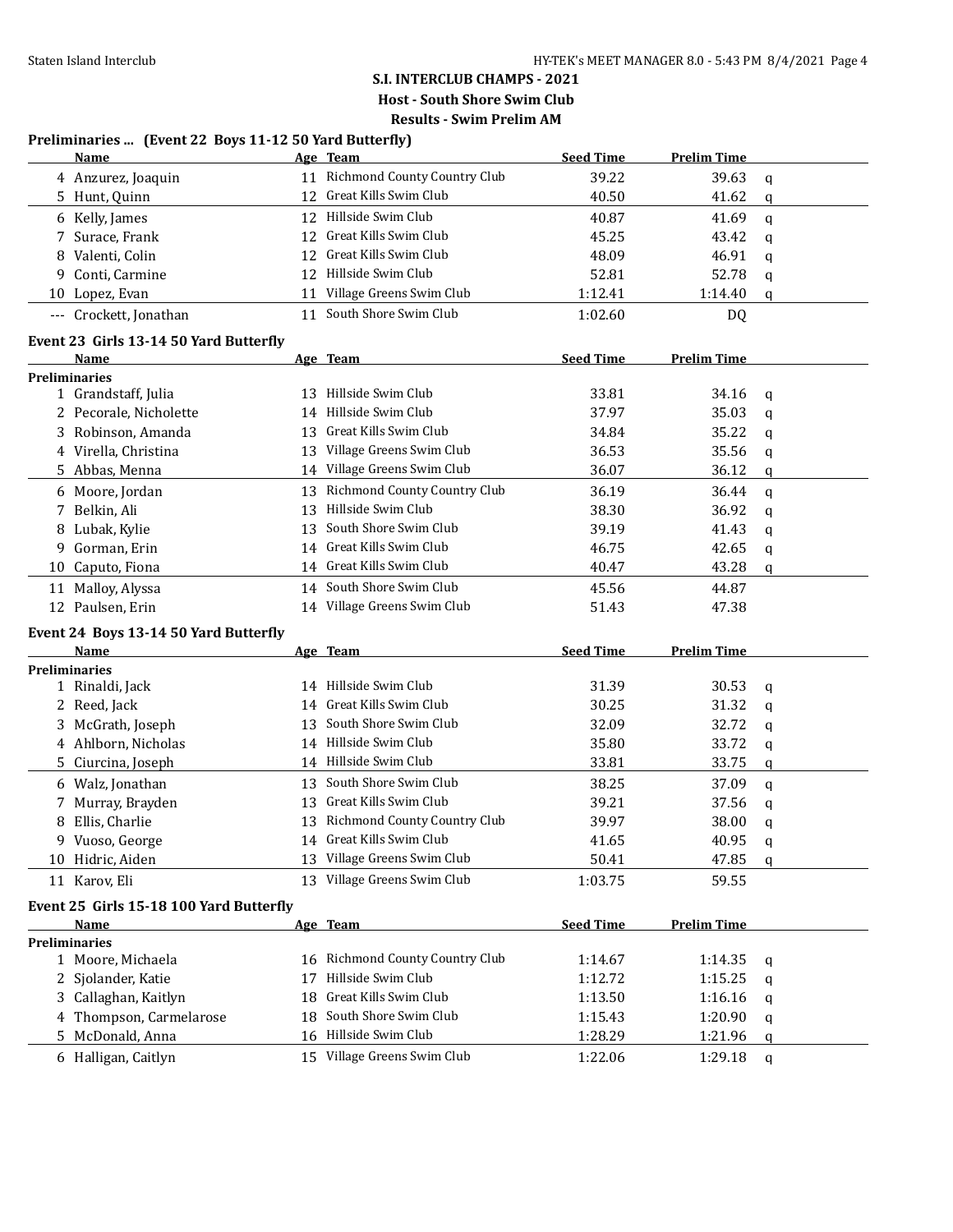|    | Preliminaries  (Event 25 Girls 15-18 100 Yard Butterfly) |     |                                 |                  |                    |             |
|----|----------------------------------------------------------|-----|---------------------------------|------------------|--------------------|-------------|
|    | <b>Name</b>                                              |     | Age Team                        | <b>Seed Time</b> | <b>Prelim Time</b> |             |
|    | 7 Caruvana, Lauren                                       |     | 16 Village Greens Swim Club     | 1:26.02          | 1:29.62            | q           |
|    | 8 Ebrahim, Christina                                     |     | 16 Great Kills Swim Club        | 1:32.10          | 1:36.37            | q           |
|    | 9 Mulvey, Casey                                          |     | 15 Hillside Swim Club           | 1:50.22          | 1:51.37            | q           |
|    | 10 Vuoso, Samantha                                       |     | 16 Great Kills Swim Club        | 1:45.10          | 1:56.96            | q           |
|    | Event 26 Boys 15-18 100 Yard Butterfly                   |     |                                 |                  |                    |             |
|    | Name                                                     |     | Age Team                        | <b>Seed Time</b> | <b>Prelim Time</b> |             |
|    | <b>Preliminaries</b>                                     |     |                                 |                  |                    |             |
|    | 1 Cusumano, Charlie                                      |     | 18 Village Greens Swim Club     | 1:03.24          | 1:04.97            | q           |
|    | 2 Kilichowski, Ricky                                     | 17  | Hillside Swim Club              | 1:09.64          | 1:05.22            | q           |
|    | 3 Stassi, John                                           | 16  | South Shore Swim Club           | 1:17.34          | 1:14.25            | q           |
|    | 4 Castillo, Jesse                                        | 15  | Hillside Swim Club              | 1:16.59          | 1:14.50            | q           |
| 5. | Tartaglione, Nicholas                                    |     | 18 Village Greens Swim Club     | 1:19.76          | 1:16.59            | q           |
|    | 6 McGrath, Thomas                                        | 16  | South Shore Swim Club           | 1:19.41          | 1:22.15            | $\mathbf q$ |
|    | 7 Bernstein, Chris                                       |     | 17 Great Kills Swim Club        | 1:45.25          | 1:42.93            | q           |
|    | Event 27 Girls 13-18 50 Yard Freestyle                   |     |                                 |                  |                    |             |
|    | Name                                                     |     | Age Team                        | <b>Seed Time</b> | <b>Prelim Time</b> |             |
|    | Preliminaries                                            |     |                                 |                  |                    |             |
|    | 1 Robinson, Haley                                        |     | 15 Great Kills Swim Club        | 27.65            | 27.78              | q           |
|    | 2 Manning, Brooke                                        | 16  | Hillside Swim Club              | 29.99            | 29.78              | q           |
|    | 3 Johnson, Jessica                                       |     | 17 Village Greens Swim Club     | 30.05            | 30.28              | q           |
|    | 4 Chapman, Linnea                                        |     | 15 Richmond County Country Club | 31.46            | 30.76              | q           |
|    | 5 Thompson, Caitlyn                                      | 16  | South Shore Swim Club           | 30.72            | 30.96              | q           |
|    | 6 Walz, Samantha                                         |     | 15 South Shore Swim Club        | 32.00            | 32.07              | $\mathbf q$ |
| 7  | Medina, Cynthia                                          | 14  | Great Kills Swim Club           | 35.38            | 32.78              | q           |
| 8  | Kaht, Meghan                                             |     | 18 Hillside Swim Club           | 34.50            | 33.97              | q           |
| 9  | Mandara, Julia                                           | 17  | South Shore Swim Club           | 34.81            | 34.97              | q           |
|    | 10 Buckley, Megan                                        |     | 16 Village Greens Swim Club     | 36.23            | 35.44              | q           |
|    | 11 Hagen, Erin                                           |     | 16 Hillside Swim Club           | 36.09            | 36.10              |             |
| 12 | Chapman, Frida                                           |     | 14 Richmond County Country Club | 32.51            | 36.97              |             |
|    | 13 Venticinque, Savanna                                  |     | 15 Village Greens Swim Club     | 37.76            | 37.81              |             |
|    | 14 Prinzi, Amanda                                        |     | 16 Richmond County Country Club | 39.41            | 40.19              |             |
|    | Event 28 Boys 13-18 50 Yard Freestyle                    |     |                                 |                  |                    |             |
|    | Name                                                     |     | Age Team                        | <b>Seed Time</b> | <b>Prelim Time</b> |             |
|    | Preliminaries                                            |     |                                 |                  |                    |             |
|    | *1 Hourican, Ryan                                        |     | 18 Hillside Swim Club           | 26.59            | 26.94              | q           |
|    | *1 Gleavy, Thomas                                        | 18  | South Shore Swim Club           | 27.25            | 26.94              | q           |
| 3  | Rinaldi, Daniel                                          | 17  | Hillside Swim Club              | 28.39            | 27.22              | q           |
|    | 4 Gleavy, Ryan                                           | 16  | South Shore Swim Club           | 30.00            | 27.86              | q           |
| 5. | Martinson, Dylan                                         | 17  | South Shore Swim Club           | 28.35            | 27.97              | q           |
|    | 6 Gorman, Brian                                          | 18. | Great Kills Swim Club           | 28.62            | 28.05              | q           |
|    | 7 O'Connell, Ryan                                        | 17  | Hillside Swim Club              | 29.52            | 29.53              | q           |
|    | 8 Harper, Kievon                                         | 15  | Village Greens Swim Club        | 31.08            | 30.59              | q           |
| 9. | Hunt, Tate                                               | 16  | Great Kills Swim Club           | 30.90            | 30.72              | q           |
| 10 | Murray, Brayden                                          | 13  | Great Kills Swim Club           | 33.62            | 31.96              | q           |
|    | 11 Cholico, Eric                                         |     | 17 Village Greens Swim Club     | 40.05            | 38.03              |             |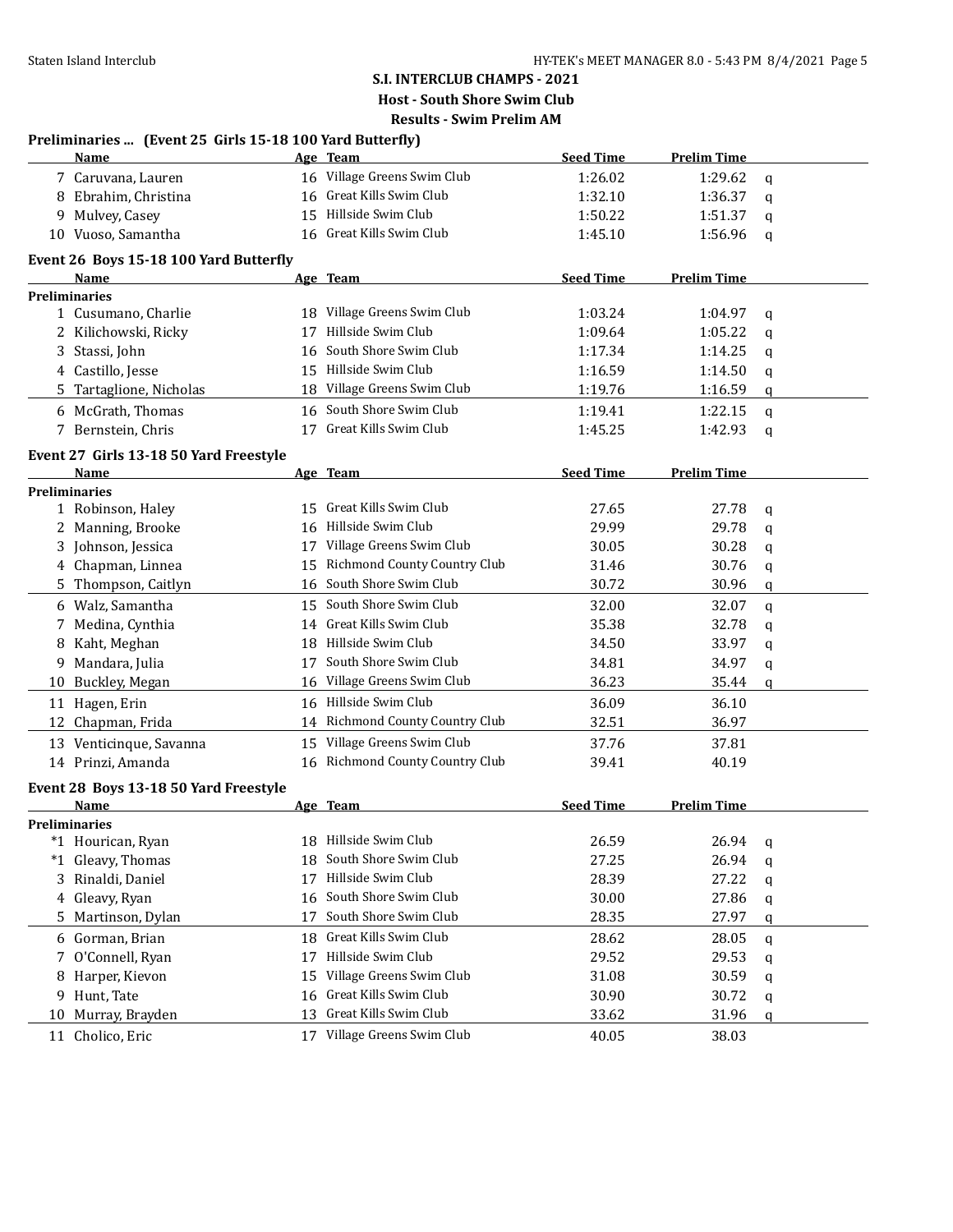# **Event 29 Girls 8 & Under 25 Yard Freestyle**

| <b>Preliminaries</b><br>Hillside Swim Club<br>18.46<br>1 Iovino, Lilly<br>20.06<br>q<br>Village Greens Swim Club<br>20.44<br>20.93<br>2 Leone, Emma<br>q<br>Hillside Swim Club<br>3 Kelly, Addison<br>20.05<br>21.12<br>8<br>q<br>South Shore Swim Club<br>4 Robisky, Catherine<br>21.35<br>21.89<br>8<br>q<br>Richmond County Country Club<br>19.34<br>Tejani, Claire<br>22.37<br>5.<br>q<br>Village Greens Swim Club<br>6 Llinas, Jessica<br>23.65<br>23.06<br>8<br>$\mathbf q$<br>Great Kills Swim Club<br>D'Esposito, Sofia<br>23.10<br>8<br>24.65<br>7<br>q<br>Richmond County Country Club<br>23.50<br>24.85<br>Borgognone, Stella<br>8<br>7<br>q<br>Richmond County Country Club<br>Sheen, Sienna<br>24.88<br>7<br>24.53<br>9<br>q<br>Hillside Swim Club<br>25.06<br>26.10<br>Grewer, Alexia<br>10<br>q<br>Great Kills Swim Club<br>11 Guidera, Paige<br>28.31<br>26.13<br>Great Kills Swim Club<br>29.75<br>28.16<br>12<br>Janicke, Peyton<br>7 South Shore Swim Club<br>13 Saccenti, Charlotte<br>29.68<br>28.56<br>7 Village Greens Swim Club<br>28.84<br>14 Serrano, Khloe<br>32.33<br>South Shore Swim Club<br>15 Markovics, Julia<br>28.90<br>29.53<br>7<br>Event 30 Boys 8 & Under 25 Yard Freestyle<br><b>Seed Time</b><br><b>Prelim Time</b><br>Name<br>Age Team<br><b>Preliminaries</b><br>Hillside Swim Club<br>18.94<br>1 Washington, Aaron<br>17.96<br>$\mathbf q$<br>Richmond County Country Club<br>2 Sheen, Robert<br>19.69<br>20.44<br>8<br>q<br>Village Greens Swim Club<br>3 Leone, Michael-Luca<br>23.07<br>J21.04<br>8<br>q<br>South Shore Swim Club<br>*4 Veneziano, James<br>19.38<br><b>J20.90</b><br>q<br>Hillside Swim Club<br>21.04<br>*4 Martuccio, Nate<br>8<br>21.06<br>q<br>South Shore Swim Club<br>23.85<br>26.59<br>6 Abbatantuono, Giovanni<br>8<br>q<br>Village Greens Swim Club<br>Gangal, Damian<br>28.09<br>28.93<br>7<br>q<br>South Shore Swim Club<br>Tully, Colin<br>28.50<br>29.19<br>8<br>q<br>Great Kills Swim Club<br>Sierp, Axel<br>35.46<br>29.28<br>9<br>q<br>Hillside Swim Club<br>30.19<br>30.31<br>10 Boylan, Lucas<br>7<br>q<br>11 Giuliano, Paul<br>Village Greens Swim Club<br>27.86<br>32.68<br>6<br>6 Great Kills Swim Club<br>35.57<br>35.14<br>12 Johnsen, James<br>Great Kills Swim Club<br>13 Garritano, Jarod<br>7<br>40.75<br>37.85<br>Event 31 Girls 9-10 25 Yard Freestyle<br><b>Name</b><br><b>Seed Time</b><br>Age Team<br><b>Prelim Time</b><br>Preliminaries<br>9 South Shore Swim Club<br>1 Robisky, Abigail<br>14.98<br>15.06<br>q<br>Great Kills Swim Club<br>16.31<br>2 DiMassa, Gabriella<br>16.03<br>10<br>q<br>Great Kills Swim Club<br>Brower, Riley<br>17.16<br>16.85<br>3<br>9<br>q<br>Great Kills Swim Club<br>Garritano, Sophia<br>18.66<br>17.06<br>10<br>4<br>q<br>Village Greens Swim Club<br>Tragares, Adrianna<br>16.09<br>10<br>17.63<br>5<br>q<br>Village Greens Swim Club<br>6 Ferlisi, Alexis<br>18.05<br>17.94<br>10<br>q<br>Richmond County Country Club<br>Baione, Jocelyn<br>20.03<br>18.84<br>10<br>7<br>q<br>Hillside Swim Club<br>Souleidis, Kayla<br>19.19<br>10<br>17.36<br>8<br>q<br>Village Greens Swim Club<br>Caldarella, Marin<br>10<br>21.14<br>20.20<br>9<br>q<br>Richmond County Country Club<br>10 Annicharico, Anaise<br>20.52<br>10<br>20.69<br>q<br>South Shore Swim Club<br>11 Sanguinedo, Ava<br>22.35<br>21.59<br>10 | Name | <u>Age Team</u> | <b>Seed Time</b> | <b>Prelim Time</b> |  |
|-----------------------------------------------------------------------------------------------------------------------------------------------------------------------------------------------------------------------------------------------------------------------------------------------------------------------------------------------------------------------------------------------------------------------------------------------------------------------------------------------------------------------------------------------------------------------------------------------------------------------------------------------------------------------------------------------------------------------------------------------------------------------------------------------------------------------------------------------------------------------------------------------------------------------------------------------------------------------------------------------------------------------------------------------------------------------------------------------------------------------------------------------------------------------------------------------------------------------------------------------------------------------------------------------------------------------------------------------------------------------------------------------------------------------------------------------------------------------------------------------------------------------------------------------------------------------------------------------------------------------------------------------------------------------------------------------------------------------------------------------------------------------------------------------------------------------------------------------------------------------------------------------------------------------------------------------------------------------------------------------------------------------------------------------------------------------------------------------------------------------------------------------------------------------------------------------------------------------------------------------------------------------------------------------------------------------------------------------------------------------------------------------------------------------------------------------------------------------------------------------------------------------------------------------------------------------------------------------------------------------------------------------------------------------------------------------------------------------------------------------------------------------------------------------------------------------------------------------------------------------------------------------------------------------------------------------------------------------------------------------------------------------------------------------------------------------------------------------------------------------------------------------------------------------------------------------------------------------------------------------------------------------------------------------------------------------------------------------|------|-----------------|------------------|--------------------|--|
|                                                                                                                                                                                                                                                                                                                                                                                                                                                                                                                                                                                                                                                                                                                                                                                                                                                                                                                                                                                                                                                                                                                                                                                                                                                                                                                                                                                                                                                                                                                                                                                                                                                                                                                                                                                                                                                                                                                                                                                                                                                                                                                                                                                                                                                                                                                                                                                                                                                                                                                                                                                                                                                                                                                                                                                                                                                                                                                                                                                                                                                                                                                                                                                                                                                                                                                                               |      |                 |                  |                    |  |
|                                                                                                                                                                                                                                                                                                                                                                                                                                                                                                                                                                                                                                                                                                                                                                                                                                                                                                                                                                                                                                                                                                                                                                                                                                                                                                                                                                                                                                                                                                                                                                                                                                                                                                                                                                                                                                                                                                                                                                                                                                                                                                                                                                                                                                                                                                                                                                                                                                                                                                                                                                                                                                                                                                                                                                                                                                                                                                                                                                                                                                                                                                                                                                                                                                                                                                                                               |      |                 |                  |                    |  |
|                                                                                                                                                                                                                                                                                                                                                                                                                                                                                                                                                                                                                                                                                                                                                                                                                                                                                                                                                                                                                                                                                                                                                                                                                                                                                                                                                                                                                                                                                                                                                                                                                                                                                                                                                                                                                                                                                                                                                                                                                                                                                                                                                                                                                                                                                                                                                                                                                                                                                                                                                                                                                                                                                                                                                                                                                                                                                                                                                                                                                                                                                                                                                                                                                                                                                                                                               |      |                 |                  |                    |  |
|                                                                                                                                                                                                                                                                                                                                                                                                                                                                                                                                                                                                                                                                                                                                                                                                                                                                                                                                                                                                                                                                                                                                                                                                                                                                                                                                                                                                                                                                                                                                                                                                                                                                                                                                                                                                                                                                                                                                                                                                                                                                                                                                                                                                                                                                                                                                                                                                                                                                                                                                                                                                                                                                                                                                                                                                                                                                                                                                                                                                                                                                                                                                                                                                                                                                                                                                               |      |                 |                  |                    |  |
|                                                                                                                                                                                                                                                                                                                                                                                                                                                                                                                                                                                                                                                                                                                                                                                                                                                                                                                                                                                                                                                                                                                                                                                                                                                                                                                                                                                                                                                                                                                                                                                                                                                                                                                                                                                                                                                                                                                                                                                                                                                                                                                                                                                                                                                                                                                                                                                                                                                                                                                                                                                                                                                                                                                                                                                                                                                                                                                                                                                                                                                                                                                                                                                                                                                                                                                                               |      |                 |                  |                    |  |
|                                                                                                                                                                                                                                                                                                                                                                                                                                                                                                                                                                                                                                                                                                                                                                                                                                                                                                                                                                                                                                                                                                                                                                                                                                                                                                                                                                                                                                                                                                                                                                                                                                                                                                                                                                                                                                                                                                                                                                                                                                                                                                                                                                                                                                                                                                                                                                                                                                                                                                                                                                                                                                                                                                                                                                                                                                                                                                                                                                                                                                                                                                                                                                                                                                                                                                                                               |      |                 |                  |                    |  |
|                                                                                                                                                                                                                                                                                                                                                                                                                                                                                                                                                                                                                                                                                                                                                                                                                                                                                                                                                                                                                                                                                                                                                                                                                                                                                                                                                                                                                                                                                                                                                                                                                                                                                                                                                                                                                                                                                                                                                                                                                                                                                                                                                                                                                                                                                                                                                                                                                                                                                                                                                                                                                                                                                                                                                                                                                                                                                                                                                                                                                                                                                                                                                                                                                                                                                                                                               |      |                 |                  |                    |  |
|                                                                                                                                                                                                                                                                                                                                                                                                                                                                                                                                                                                                                                                                                                                                                                                                                                                                                                                                                                                                                                                                                                                                                                                                                                                                                                                                                                                                                                                                                                                                                                                                                                                                                                                                                                                                                                                                                                                                                                                                                                                                                                                                                                                                                                                                                                                                                                                                                                                                                                                                                                                                                                                                                                                                                                                                                                                                                                                                                                                                                                                                                                                                                                                                                                                                                                                                               |      |                 |                  |                    |  |
|                                                                                                                                                                                                                                                                                                                                                                                                                                                                                                                                                                                                                                                                                                                                                                                                                                                                                                                                                                                                                                                                                                                                                                                                                                                                                                                                                                                                                                                                                                                                                                                                                                                                                                                                                                                                                                                                                                                                                                                                                                                                                                                                                                                                                                                                                                                                                                                                                                                                                                                                                                                                                                                                                                                                                                                                                                                                                                                                                                                                                                                                                                                                                                                                                                                                                                                                               |      |                 |                  |                    |  |
|                                                                                                                                                                                                                                                                                                                                                                                                                                                                                                                                                                                                                                                                                                                                                                                                                                                                                                                                                                                                                                                                                                                                                                                                                                                                                                                                                                                                                                                                                                                                                                                                                                                                                                                                                                                                                                                                                                                                                                                                                                                                                                                                                                                                                                                                                                                                                                                                                                                                                                                                                                                                                                                                                                                                                                                                                                                                                                                                                                                                                                                                                                                                                                                                                                                                                                                                               |      |                 |                  |                    |  |
|                                                                                                                                                                                                                                                                                                                                                                                                                                                                                                                                                                                                                                                                                                                                                                                                                                                                                                                                                                                                                                                                                                                                                                                                                                                                                                                                                                                                                                                                                                                                                                                                                                                                                                                                                                                                                                                                                                                                                                                                                                                                                                                                                                                                                                                                                                                                                                                                                                                                                                                                                                                                                                                                                                                                                                                                                                                                                                                                                                                                                                                                                                                                                                                                                                                                                                                                               |      |                 |                  |                    |  |
|                                                                                                                                                                                                                                                                                                                                                                                                                                                                                                                                                                                                                                                                                                                                                                                                                                                                                                                                                                                                                                                                                                                                                                                                                                                                                                                                                                                                                                                                                                                                                                                                                                                                                                                                                                                                                                                                                                                                                                                                                                                                                                                                                                                                                                                                                                                                                                                                                                                                                                                                                                                                                                                                                                                                                                                                                                                                                                                                                                                                                                                                                                                                                                                                                                                                                                                                               |      |                 |                  |                    |  |
|                                                                                                                                                                                                                                                                                                                                                                                                                                                                                                                                                                                                                                                                                                                                                                                                                                                                                                                                                                                                                                                                                                                                                                                                                                                                                                                                                                                                                                                                                                                                                                                                                                                                                                                                                                                                                                                                                                                                                                                                                                                                                                                                                                                                                                                                                                                                                                                                                                                                                                                                                                                                                                                                                                                                                                                                                                                                                                                                                                                                                                                                                                                                                                                                                                                                                                                                               |      |                 |                  |                    |  |
|                                                                                                                                                                                                                                                                                                                                                                                                                                                                                                                                                                                                                                                                                                                                                                                                                                                                                                                                                                                                                                                                                                                                                                                                                                                                                                                                                                                                                                                                                                                                                                                                                                                                                                                                                                                                                                                                                                                                                                                                                                                                                                                                                                                                                                                                                                                                                                                                                                                                                                                                                                                                                                                                                                                                                                                                                                                                                                                                                                                                                                                                                                                                                                                                                                                                                                                                               |      |                 |                  |                    |  |
|                                                                                                                                                                                                                                                                                                                                                                                                                                                                                                                                                                                                                                                                                                                                                                                                                                                                                                                                                                                                                                                                                                                                                                                                                                                                                                                                                                                                                                                                                                                                                                                                                                                                                                                                                                                                                                                                                                                                                                                                                                                                                                                                                                                                                                                                                                                                                                                                                                                                                                                                                                                                                                                                                                                                                                                                                                                                                                                                                                                                                                                                                                                                                                                                                                                                                                                                               |      |                 |                  |                    |  |
|                                                                                                                                                                                                                                                                                                                                                                                                                                                                                                                                                                                                                                                                                                                                                                                                                                                                                                                                                                                                                                                                                                                                                                                                                                                                                                                                                                                                                                                                                                                                                                                                                                                                                                                                                                                                                                                                                                                                                                                                                                                                                                                                                                                                                                                                                                                                                                                                                                                                                                                                                                                                                                                                                                                                                                                                                                                                                                                                                                                                                                                                                                                                                                                                                                                                                                                                               |      |                 |                  |                    |  |
|                                                                                                                                                                                                                                                                                                                                                                                                                                                                                                                                                                                                                                                                                                                                                                                                                                                                                                                                                                                                                                                                                                                                                                                                                                                                                                                                                                                                                                                                                                                                                                                                                                                                                                                                                                                                                                                                                                                                                                                                                                                                                                                                                                                                                                                                                                                                                                                                                                                                                                                                                                                                                                                                                                                                                                                                                                                                                                                                                                                                                                                                                                                                                                                                                                                                                                                                               |      |                 |                  |                    |  |
|                                                                                                                                                                                                                                                                                                                                                                                                                                                                                                                                                                                                                                                                                                                                                                                                                                                                                                                                                                                                                                                                                                                                                                                                                                                                                                                                                                                                                                                                                                                                                                                                                                                                                                                                                                                                                                                                                                                                                                                                                                                                                                                                                                                                                                                                                                                                                                                                                                                                                                                                                                                                                                                                                                                                                                                                                                                                                                                                                                                                                                                                                                                                                                                                                                                                                                                                               |      |                 |                  |                    |  |
|                                                                                                                                                                                                                                                                                                                                                                                                                                                                                                                                                                                                                                                                                                                                                                                                                                                                                                                                                                                                                                                                                                                                                                                                                                                                                                                                                                                                                                                                                                                                                                                                                                                                                                                                                                                                                                                                                                                                                                                                                                                                                                                                                                                                                                                                                                                                                                                                                                                                                                                                                                                                                                                                                                                                                                                                                                                                                                                                                                                                                                                                                                                                                                                                                                                                                                                                               |      |                 |                  |                    |  |
|                                                                                                                                                                                                                                                                                                                                                                                                                                                                                                                                                                                                                                                                                                                                                                                                                                                                                                                                                                                                                                                                                                                                                                                                                                                                                                                                                                                                                                                                                                                                                                                                                                                                                                                                                                                                                                                                                                                                                                                                                                                                                                                                                                                                                                                                                                                                                                                                                                                                                                                                                                                                                                                                                                                                                                                                                                                                                                                                                                                                                                                                                                                                                                                                                                                                                                                                               |      |                 |                  |                    |  |
|                                                                                                                                                                                                                                                                                                                                                                                                                                                                                                                                                                                                                                                                                                                                                                                                                                                                                                                                                                                                                                                                                                                                                                                                                                                                                                                                                                                                                                                                                                                                                                                                                                                                                                                                                                                                                                                                                                                                                                                                                                                                                                                                                                                                                                                                                                                                                                                                                                                                                                                                                                                                                                                                                                                                                                                                                                                                                                                                                                                                                                                                                                                                                                                                                                                                                                                                               |      |                 |                  |                    |  |
|                                                                                                                                                                                                                                                                                                                                                                                                                                                                                                                                                                                                                                                                                                                                                                                                                                                                                                                                                                                                                                                                                                                                                                                                                                                                                                                                                                                                                                                                                                                                                                                                                                                                                                                                                                                                                                                                                                                                                                                                                                                                                                                                                                                                                                                                                                                                                                                                                                                                                                                                                                                                                                                                                                                                                                                                                                                                                                                                                                                                                                                                                                                                                                                                                                                                                                                                               |      |                 |                  |                    |  |
|                                                                                                                                                                                                                                                                                                                                                                                                                                                                                                                                                                                                                                                                                                                                                                                                                                                                                                                                                                                                                                                                                                                                                                                                                                                                                                                                                                                                                                                                                                                                                                                                                                                                                                                                                                                                                                                                                                                                                                                                                                                                                                                                                                                                                                                                                                                                                                                                                                                                                                                                                                                                                                                                                                                                                                                                                                                                                                                                                                                                                                                                                                                                                                                                                                                                                                                                               |      |                 |                  |                    |  |
|                                                                                                                                                                                                                                                                                                                                                                                                                                                                                                                                                                                                                                                                                                                                                                                                                                                                                                                                                                                                                                                                                                                                                                                                                                                                                                                                                                                                                                                                                                                                                                                                                                                                                                                                                                                                                                                                                                                                                                                                                                                                                                                                                                                                                                                                                                                                                                                                                                                                                                                                                                                                                                                                                                                                                                                                                                                                                                                                                                                                                                                                                                                                                                                                                                                                                                                                               |      |                 |                  |                    |  |
|                                                                                                                                                                                                                                                                                                                                                                                                                                                                                                                                                                                                                                                                                                                                                                                                                                                                                                                                                                                                                                                                                                                                                                                                                                                                                                                                                                                                                                                                                                                                                                                                                                                                                                                                                                                                                                                                                                                                                                                                                                                                                                                                                                                                                                                                                                                                                                                                                                                                                                                                                                                                                                                                                                                                                                                                                                                                                                                                                                                                                                                                                                                                                                                                                                                                                                                                               |      |                 |                  |                    |  |
|                                                                                                                                                                                                                                                                                                                                                                                                                                                                                                                                                                                                                                                                                                                                                                                                                                                                                                                                                                                                                                                                                                                                                                                                                                                                                                                                                                                                                                                                                                                                                                                                                                                                                                                                                                                                                                                                                                                                                                                                                                                                                                                                                                                                                                                                                                                                                                                                                                                                                                                                                                                                                                                                                                                                                                                                                                                                                                                                                                                                                                                                                                                                                                                                                                                                                                                                               |      |                 |                  |                    |  |
|                                                                                                                                                                                                                                                                                                                                                                                                                                                                                                                                                                                                                                                                                                                                                                                                                                                                                                                                                                                                                                                                                                                                                                                                                                                                                                                                                                                                                                                                                                                                                                                                                                                                                                                                                                                                                                                                                                                                                                                                                                                                                                                                                                                                                                                                                                                                                                                                                                                                                                                                                                                                                                                                                                                                                                                                                                                                                                                                                                                                                                                                                                                                                                                                                                                                                                                                               |      |                 |                  |                    |  |
|                                                                                                                                                                                                                                                                                                                                                                                                                                                                                                                                                                                                                                                                                                                                                                                                                                                                                                                                                                                                                                                                                                                                                                                                                                                                                                                                                                                                                                                                                                                                                                                                                                                                                                                                                                                                                                                                                                                                                                                                                                                                                                                                                                                                                                                                                                                                                                                                                                                                                                                                                                                                                                                                                                                                                                                                                                                                                                                                                                                                                                                                                                                                                                                                                                                                                                                                               |      |                 |                  |                    |  |
|                                                                                                                                                                                                                                                                                                                                                                                                                                                                                                                                                                                                                                                                                                                                                                                                                                                                                                                                                                                                                                                                                                                                                                                                                                                                                                                                                                                                                                                                                                                                                                                                                                                                                                                                                                                                                                                                                                                                                                                                                                                                                                                                                                                                                                                                                                                                                                                                                                                                                                                                                                                                                                                                                                                                                                                                                                                                                                                                                                                                                                                                                                                                                                                                                                                                                                                                               |      |                 |                  |                    |  |
|                                                                                                                                                                                                                                                                                                                                                                                                                                                                                                                                                                                                                                                                                                                                                                                                                                                                                                                                                                                                                                                                                                                                                                                                                                                                                                                                                                                                                                                                                                                                                                                                                                                                                                                                                                                                                                                                                                                                                                                                                                                                                                                                                                                                                                                                                                                                                                                                                                                                                                                                                                                                                                                                                                                                                                                                                                                                                                                                                                                                                                                                                                                                                                                                                                                                                                                                               |      |                 |                  |                    |  |
|                                                                                                                                                                                                                                                                                                                                                                                                                                                                                                                                                                                                                                                                                                                                                                                                                                                                                                                                                                                                                                                                                                                                                                                                                                                                                                                                                                                                                                                                                                                                                                                                                                                                                                                                                                                                                                                                                                                                                                                                                                                                                                                                                                                                                                                                                                                                                                                                                                                                                                                                                                                                                                                                                                                                                                                                                                                                                                                                                                                                                                                                                                                                                                                                                                                                                                                                               |      |                 |                  |                    |  |
|                                                                                                                                                                                                                                                                                                                                                                                                                                                                                                                                                                                                                                                                                                                                                                                                                                                                                                                                                                                                                                                                                                                                                                                                                                                                                                                                                                                                                                                                                                                                                                                                                                                                                                                                                                                                                                                                                                                                                                                                                                                                                                                                                                                                                                                                                                                                                                                                                                                                                                                                                                                                                                                                                                                                                                                                                                                                                                                                                                                                                                                                                                                                                                                                                                                                                                                                               |      |                 |                  |                    |  |
|                                                                                                                                                                                                                                                                                                                                                                                                                                                                                                                                                                                                                                                                                                                                                                                                                                                                                                                                                                                                                                                                                                                                                                                                                                                                                                                                                                                                                                                                                                                                                                                                                                                                                                                                                                                                                                                                                                                                                                                                                                                                                                                                                                                                                                                                                                                                                                                                                                                                                                                                                                                                                                                                                                                                                                                                                                                                                                                                                                                                                                                                                                                                                                                                                                                                                                                                               |      |                 |                  |                    |  |
|                                                                                                                                                                                                                                                                                                                                                                                                                                                                                                                                                                                                                                                                                                                                                                                                                                                                                                                                                                                                                                                                                                                                                                                                                                                                                                                                                                                                                                                                                                                                                                                                                                                                                                                                                                                                                                                                                                                                                                                                                                                                                                                                                                                                                                                                                                                                                                                                                                                                                                                                                                                                                                                                                                                                                                                                                                                                                                                                                                                                                                                                                                                                                                                                                                                                                                                                               |      |                 |                  |                    |  |
|                                                                                                                                                                                                                                                                                                                                                                                                                                                                                                                                                                                                                                                                                                                                                                                                                                                                                                                                                                                                                                                                                                                                                                                                                                                                                                                                                                                                                                                                                                                                                                                                                                                                                                                                                                                                                                                                                                                                                                                                                                                                                                                                                                                                                                                                                                                                                                                                                                                                                                                                                                                                                                                                                                                                                                                                                                                                                                                                                                                                                                                                                                                                                                                                                                                                                                                                               |      |                 |                  |                    |  |
|                                                                                                                                                                                                                                                                                                                                                                                                                                                                                                                                                                                                                                                                                                                                                                                                                                                                                                                                                                                                                                                                                                                                                                                                                                                                                                                                                                                                                                                                                                                                                                                                                                                                                                                                                                                                                                                                                                                                                                                                                                                                                                                                                                                                                                                                                                                                                                                                                                                                                                                                                                                                                                                                                                                                                                                                                                                                                                                                                                                                                                                                                                                                                                                                                                                                                                                                               |      |                 |                  |                    |  |
|                                                                                                                                                                                                                                                                                                                                                                                                                                                                                                                                                                                                                                                                                                                                                                                                                                                                                                                                                                                                                                                                                                                                                                                                                                                                                                                                                                                                                                                                                                                                                                                                                                                                                                                                                                                                                                                                                                                                                                                                                                                                                                                                                                                                                                                                                                                                                                                                                                                                                                                                                                                                                                                                                                                                                                                                                                                                                                                                                                                                                                                                                                                                                                                                                                                                                                                                               |      |                 |                  |                    |  |
|                                                                                                                                                                                                                                                                                                                                                                                                                                                                                                                                                                                                                                                                                                                                                                                                                                                                                                                                                                                                                                                                                                                                                                                                                                                                                                                                                                                                                                                                                                                                                                                                                                                                                                                                                                                                                                                                                                                                                                                                                                                                                                                                                                                                                                                                                                                                                                                                                                                                                                                                                                                                                                                                                                                                                                                                                                                                                                                                                                                                                                                                                                                                                                                                                                                                                                                                               |      |                 |                  |                    |  |
|                                                                                                                                                                                                                                                                                                                                                                                                                                                                                                                                                                                                                                                                                                                                                                                                                                                                                                                                                                                                                                                                                                                                                                                                                                                                                                                                                                                                                                                                                                                                                                                                                                                                                                                                                                                                                                                                                                                                                                                                                                                                                                                                                                                                                                                                                                                                                                                                                                                                                                                                                                                                                                                                                                                                                                                                                                                                                                                                                                                                                                                                                                                                                                                                                                                                                                                                               |      |                 |                  |                    |  |
|                                                                                                                                                                                                                                                                                                                                                                                                                                                                                                                                                                                                                                                                                                                                                                                                                                                                                                                                                                                                                                                                                                                                                                                                                                                                                                                                                                                                                                                                                                                                                                                                                                                                                                                                                                                                                                                                                                                                                                                                                                                                                                                                                                                                                                                                                                                                                                                                                                                                                                                                                                                                                                                                                                                                                                                                                                                                                                                                                                                                                                                                                                                                                                                                                                                                                                                                               |      |                 |                  |                    |  |
|                                                                                                                                                                                                                                                                                                                                                                                                                                                                                                                                                                                                                                                                                                                                                                                                                                                                                                                                                                                                                                                                                                                                                                                                                                                                                                                                                                                                                                                                                                                                                                                                                                                                                                                                                                                                                                                                                                                                                                                                                                                                                                                                                                                                                                                                                                                                                                                                                                                                                                                                                                                                                                                                                                                                                                                                                                                                                                                                                                                                                                                                                                                                                                                                                                                                                                                                               |      |                 |                  |                    |  |
|                                                                                                                                                                                                                                                                                                                                                                                                                                                                                                                                                                                                                                                                                                                                                                                                                                                                                                                                                                                                                                                                                                                                                                                                                                                                                                                                                                                                                                                                                                                                                                                                                                                                                                                                                                                                                                                                                                                                                                                                                                                                                                                                                                                                                                                                                                                                                                                                                                                                                                                                                                                                                                                                                                                                                                                                                                                                                                                                                                                                                                                                                                                                                                                                                                                                                                                                               |      |                 |                  |                    |  |
|                                                                                                                                                                                                                                                                                                                                                                                                                                                                                                                                                                                                                                                                                                                                                                                                                                                                                                                                                                                                                                                                                                                                                                                                                                                                                                                                                                                                                                                                                                                                                                                                                                                                                                                                                                                                                                                                                                                                                                                                                                                                                                                                                                                                                                                                                                                                                                                                                                                                                                                                                                                                                                                                                                                                                                                                                                                                                                                                                                                                                                                                                                                                                                                                                                                                                                                                               |      |                 |                  |                    |  |
|                                                                                                                                                                                                                                                                                                                                                                                                                                                                                                                                                                                                                                                                                                                                                                                                                                                                                                                                                                                                                                                                                                                                                                                                                                                                                                                                                                                                                                                                                                                                                                                                                                                                                                                                                                                                                                                                                                                                                                                                                                                                                                                                                                                                                                                                                                                                                                                                                                                                                                                                                                                                                                                                                                                                                                                                                                                                                                                                                                                                                                                                                                                                                                                                                                                                                                                                               |      |                 |                  |                    |  |
|                                                                                                                                                                                                                                                                                                                                                                                                                                                                                                                                                                                                                                                                                                                                                                                                                                                                                                                                                                                                                                                                                                                                                                                                                                                                                                                                                                                                                                                                                                                                                                                                                                                                                                                                                                                                                                                                                                                                                                                                                                                                                                                                                                                                                                                                                                                                                                                                                                                                                                                                                                                                                                                                                                                                                                                                                                                                                                                                                                                                                                                                                                                                                                                                                                                                                                                                               |      |                 |                  |                    |  |
|                                                                                                                                                                                                                                                                                                                                                                                                                                                                                                                                                                                                                                                                                                                                                                                                                                                                                                                                                                                                                                                                                                                                                                                                                                                                                                                                                                                                                                                                                                                                                                                                                                                                                                                                                                                                                                                                                                                                                                                                                                                                                                                                                                                                                                                                                                                                                                                                                                                                                                                                                                                                                                                                                                                                                                                                                                                                                                                                                                                                                                                                                                                                                                                                                                                                                                                                               |      |                 |                  |                    |  |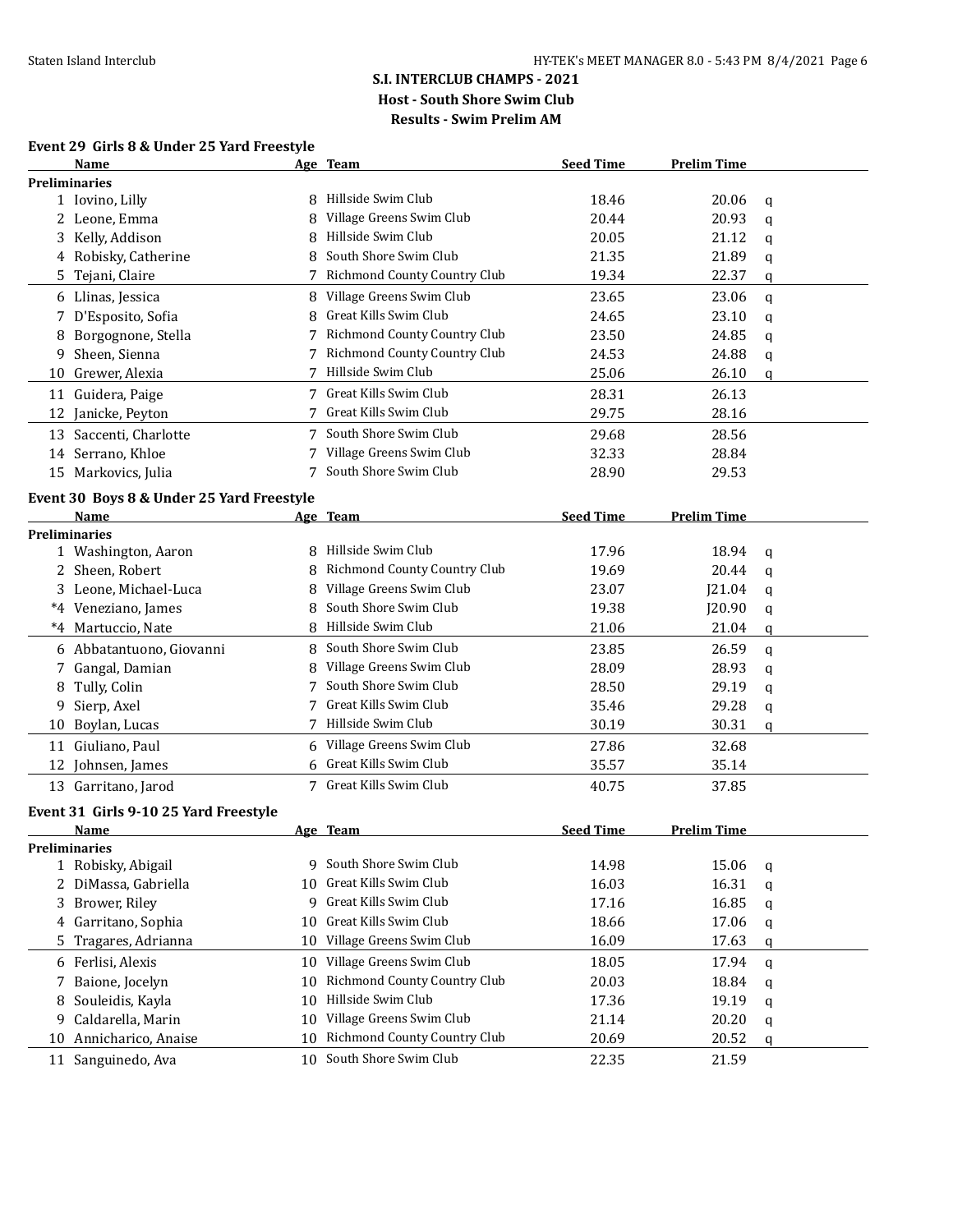|    | Preliminaries  (Event 31 Girls 9-10 25 Yard Freestyle) |    |                                                   |                  |                    |        |
|----|--------------------------------------------------------|----|---------------------------------------------------|------------------|--------------------|--------|
|    | Name                                                   |    | Age Team                                          | <b>Seed Time</b> | <b>Prelim Time</b> |        |
|    | 12 Hachemister, Lauren                                 |    | 9 Hillside Swim Club                              | 20.80            | 22.35              |        |
|    | 13 Delessio, Sieanna                                   |    | 9 Hillside Swim Club                              | 24.03            | 23.78              |        |
|    | 14 Ginocchio, Ruby                                     |    | 10 South Shore Swim Club                          | 25.46            | 25.13              |        |
|    | Event 32 Boys 9-10 25 Yard Freestyle                   |    |                                                   |                  |                    |        |
|    | Name                                                   |    | Age Team                                          | <b>Seed Time</b> | <b>Prelim Time</b> |        |
|    | <b>Preliminaries</b>                                   |    |                                                   |                  |                    |        |
|    | 1 Madigan, Cole                                        |    | 10 Hillside Swim Club                             | 16.08            | 17.13              | q      |
|    | 2 Hussain, Jaden                                       | 10 | Village Greens Swim Club                          | 17.13            | 17.38              | q      |
|    | 3 Vitale, Marcello                                     | 10 | South Shore Swim Club                             | 18.60            | 17.53              | q      |
|    | 4 Scollo, Alec                                         | 10 | South Shore Swim Club                             | 18.58            | 18.35              | q      |
| 5. | Caputo, Patrick                                        | 9  | Great Kills Swim Club                             | 21.22            | 18.76              | q      |
|    | 6 Rigatti, Justin                                      |    | 10 Richmond County Country Club                   | 20.06            | 19.25              | q      |
| 7  | Tripani, PJ                                            | 10 | Richmond County Country Club                      | 21.69            | 19.53              | q      |
| 8  | Souleidis, Lucas                                       | 10 | Hillside Swim Club                                | 18.00            | 19.72              | q      |
| 9  | Gioia, Connor                                          | 10 | Hillside Swim Club                                | 19.63            | J19.90             | q      |
| 10 | Ellis, Matthew                                         | 10 | Great Kills Swim Club                             | 20.75            | J19.81             | q      |
|    | 11 Foy, Kevin                                          | 10 | South Shore Swim Club                             | 20.72            | 20.00              |        |
|    | 12 Reed, Conor                                         |    | 10 Great Kills Swim Club                          | 24.78            | 21.37              |        |
|    | 13 Newman, Sean                                        |    | 7 Village Greens Swim Club                        | 29.87            | 32.12              |        |
|    |                                                        |    |                                                   |                  |                    |        |
|    | Event 33 Girls 11-12 50 Yard Freestyle<br>Name         |    | Age Team                                          | <b>Seed Time</b> | <b>Prelim Time</b> |        |
|    | <b>Preliminaries</b>                                   |    |                                                   |                  |                    |        |
|    | 1 Tawil, Ella                                          |    | 11 Hillside Swim Club                             | 33.28            | 33.05              | q      |
|    | 2 Keane, Maeve                                         | 12 | Great Kills Swim Club                             | 32.72            | 33.55              | q      |
|    | 3 D'Esposito, Julianna                                 | 12 | Great Kills Swim Club                             | 38.50            | 34.90              | q      |
|    | 4 Kedzior, Natalie                                     |    | 12 Village Greens Swim Club                       | 35.19            | 35.35              | q      |
|    | 5 MacArthur, Mia                                       |    | 12 Great Kills Swim Club                          | 38.16            | 36.87              | q      |
|    | 6 Paventi, Ashley                                      |    | 12 Hillside Swim Club                             | <b>NT</b>        | 36.98              | q      |
| 7  | Hoey, Kristy                                           | 12 | Hillside Swim Club                                | 39.37            | 37.91              | q      |
| 8  | Trapani, Sofia                                         | 12 | Richmond County Country Club                      | 42.81            | 40.28              | q      |
| 9  | Gabbidon, Demi                                         | 12 | Village Greens Swim Club                          | 42.01            | 41.62              | q      |
| 10 | Schroeder, Emily                                       | 11 | Village Greens Swim Club                          | 42.02            | 42.34              | q      |
|    | 11 Barth, Skylar                                       |    | 11 South Shore Swim Club                          | 42.28            | 42.81              |        |
|    | 12 Lubak, Kassidy                                      |    | 11 South Shore Swim Club                          | 43.34            | 42.95              |        |
|    | 13 Daniels, Victoria                                   |    | 12 South Shore Swim Club                          | 46.90            | 43.72              |        |
|    |                                                        |    |                                                   |                  |                    |        |
|    | Event 34 Boys 11-12 50 Yard Freestyle                  |    |                                                   |                  |                    |        |
|    | Name                                                   |    | Age Team                                          | <b>Seed Time</b> | <b>Prelim Time</b> |        |
|    | <b>Preliminaries</b>                                   |    | 12 Hillside Swim Club                             | 30.06            |                    |        |
|    | 1 Finn, Connor<br>2 Anzurez, Joaquin                   |    | 11 Richmond County Country Club                   | 31.78            | 30.12<br>31.28     | q      |
|    | 3 Kelly, Patrick                                       |    | 12 Hillside Swim Club                             | 31.08            | 32.21              | q      |
|    |                                                        |    |                                                   |                  |                    | q      |
|    |                                                        |    |                                                   |                  |                    |        |
|    | 4 DiMassa, Stephen                                     |    | 12 Great Kills Swim Club                          | 35.66            | 33.46              | q      |
|    | 5 Garritano, Thomas                                    |    | 12 Great Kills Swim Club                          | 34.84            | 34.74              | q      |
|    | 6 Moran, Joseph                                        |    | 11 Great Kills Swim Club                          | 37.09            | 38.65              | q      |
| 7  | Tully, Ryan<br>8 Avitto, Michael                       |    | 11 South Shore Swim Club<br>11 Hillside Swim Club | 40.28<br>40.09   | 38.69<br>39.25     | q<br>q |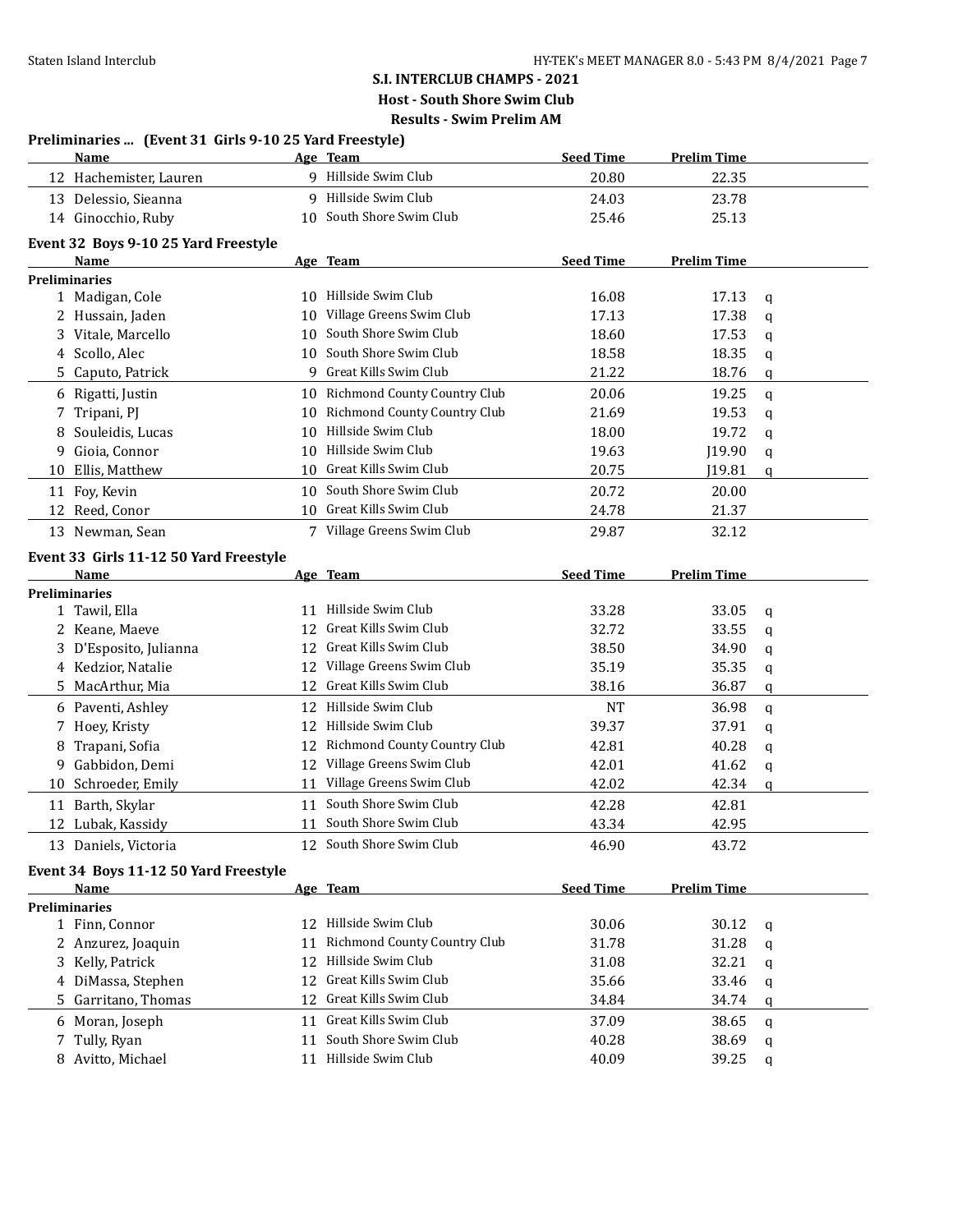|    | Preliminaries  (Event 34 Boys 11-12 50 Yard Freestyle) |    |                                 |                  |                    |             |
|----|--------------------------------------------------------|----|---------------------------------|------------------|--------------------|-------------|
|    | Name                                                   |    | Age Team                        | <b>Seed Time</b> | <b>Prelim Time</b> |             |
|    | 9 Crockett, Jonathan                                   |    | 11 South Shore Swim Club        | 46.50            | 47.28              | q           |
|    | 10 Lopez, Evan                                         |    | 11 Village Greens Swim Club     | 54.34            | 50.69              | q           |
|    | 11 Ayad, Youssef                                       |    | 12 Village Greens Swim Club     | 56.01            | 53.80              |             |
|    | 12 Goga, Dani                                          |    | 12 Village Greens Swim Club     | 59.56            | 56.53              |             |
|    | --- Depaulis, Daniel                                   |    | 12 South Shore Swim Club        | 46.32            | DQ                 |             |
|    | Event 35 Girls 13-14 100 Yard Freestyle                |    |                                 |                  |                    |             |
|    | Name                                                   |    | Age Team                        | <b>Seed Time</b> | <b>Prelim Time</b> |             |
|    | <b>Preliminaries</b>                                   |    |                                 |                  |                    |             |
|    | 1 Washington, Amira                                    |    | 13 Hillside Swim Club           | 1:04.87          | 1:04.84            | q           |
|    | 2 Conroy, Nicole                                       |    | 14 South Shore Swim Club        | 1:09.96          | 1:08.90            | q           |
|    | 3 Chuk, Megan                                          |    | 14 Village Greens Swim Club     | 1:10.09          | 1:10.28            | q           |
|    | 4 Pecorale, Nicholette                                 |    | 14 Hillside Swim Club           | 1:14.19          | 1:13.59            | q           |
|    | 5 Lubak, Kylie                                         | 13 | South Shore Swim Club           | 1:16.78          | 1:17.03            | q           |
|    | 6 Robinson, Amanda                                     | 13 | Great Kills Swim Club           | 1:18.12          | 1:17.21            | $\mathbf q$ |
| 7  | Batiz, Emma                                            | 13 | Richmond County Country Club    | 1:19.28          | 1:17.34            | q           |
|    | 8 Lopez, Kayla                                         | 13 | Hillside Swim Club              | 1:17.56          | 1:18.82            | q           |
|    | 9 Fitzpatrick, Emma                                    | 13 | Great Kills Swim Club           | 1:28.59          | 1:23.48            | q           |
|    | 10 Chapman, Frida                                      |    | 14 Richmond County Country Club | 1:29.62          | 1:25.07            | q           |
|    | 11 Valenti, Emma                                       | 13 | Great Kills Swim Club           | 1:25.18          | 1:25.21            |             |
| 12 | Paulsen, Erin                                          |    | 14 Village Greens Swim Club     | 1:28.67          | 1:28.12            |             |
|    | 13 Gormley, Anna                                       |    | 14 Village Greens Swim Club     | 1:42.13          | 1:41.78            |             |
|    | 14 Mandara, Isabella                                   |    | 14 South Shore Swim Club        | 1:44.65          | 1:45.28            |             |
|    |                                                        |    |                                 |                  |                    |             |
|    | Event 36 Boys 13-14 100 Yard Freestyle<br>Name         |    | Age Team                        | <b>Seed Time</b> | <b>Prelim Time</b> |             |
|    | <b>Preliminaries</b>                                   |    |                                 |                  |                    |             |
|    | 1 Krivenko, Andrew                                     |    | 14 Village Greens Swim Club     | 1:00.01          | 1:00.00            | q           |
|    | 2 Reed, Jack                                           | 14 | Great Kills Swim Club           | 1:05.78          | 1:04.91            | q           |
| 3  | Barbaro, Christian                                     | 13 | South Shore Swim Club           | 1:06.40          | 1:06.03            | q           |
|    | 4 Ciurcina, Joseph                                     |    | 14 Hillside Swim Club           | 1:08.46          | 1:09.66            | q           |
| 5. | Ahlborn, Nicholas                                      |    | 14 Hillside Swim Club           | 1:12.66          | 1:10.47            | q           |
|    | 6 Reichart, Richard                                    |    | 13 South Shore Swim Club        | 1:12.12          | 1:11.32            | q           |
|    | 7 Calvanico, Anthony                                   |    | 14 Village Greens Swim Club     | 1:13.12          | 1:11.94            | q           |
| 8  | Vuoso, George                                          |    | 14 Great Kills Swim Club        | 1:16.88          | 1:14.13            | q           |
|    | 9 Leonard, Ryan                                        |    | 14 Hillside Swim Club           | 1:16.86          | 1:14.45            | $\Omega$    |
|    | 10 Ellis, Charlie                                      |    | 13 Richmond County Country Club | 1:19.19          | 1:15.57            |             |
|    |                                                        |    | South Shore Swim Club           |                  |                    | q           |
|    | 11 Walz, Jonathan                                      | 13 | 14 Great Kills Swim Club        | 1:18.91          | 1:18.72            |             |
|    | 12 Cappello, Aidan                                     |    |                                 | 1:24.10          | 1:19.75            |             |
|    | 13 Randazzo, Nicholas                                  |    | 13 Village Greens Swim Club     | 1:35.43          | 1:33.32            |             |
|    | Event 37 Girls 15-18 100 Yard Freestyle                |    |                                 |                  |                    |             |
|    | Name                                                   |    | Age Team                        | <b>Seed Time</b> | <b>Prelim Time</b> |             |
|    | <b>Preliminaries</b>                                   |    |                                 |                  |                    |             |
|    | 1 Anticev, Katherine                                   |    | 16 Hillside Swim Club           | 1:03.10          | 1:05.93            | q           |
| 2  | Manning, Brooke                                        |    | 16 Hillside Swim Club           | 1:05.84          | 1:08.71            | q           |
| 3  | Johnson, Jessica                                       | 17 | Village Greens Swim Club        | 1:09.54          | 1:08.75            | q           |
| 4  | Curlin, Charlotte                                      | 15 | Richmond County Country Club    | 1:46.57          | 1:10.96            | q           |
|    | 5 Halligan, Caitlyn                                    |    | 15 Village Greens Swim Club     | 1:13.54          | 1:14.41            | q           |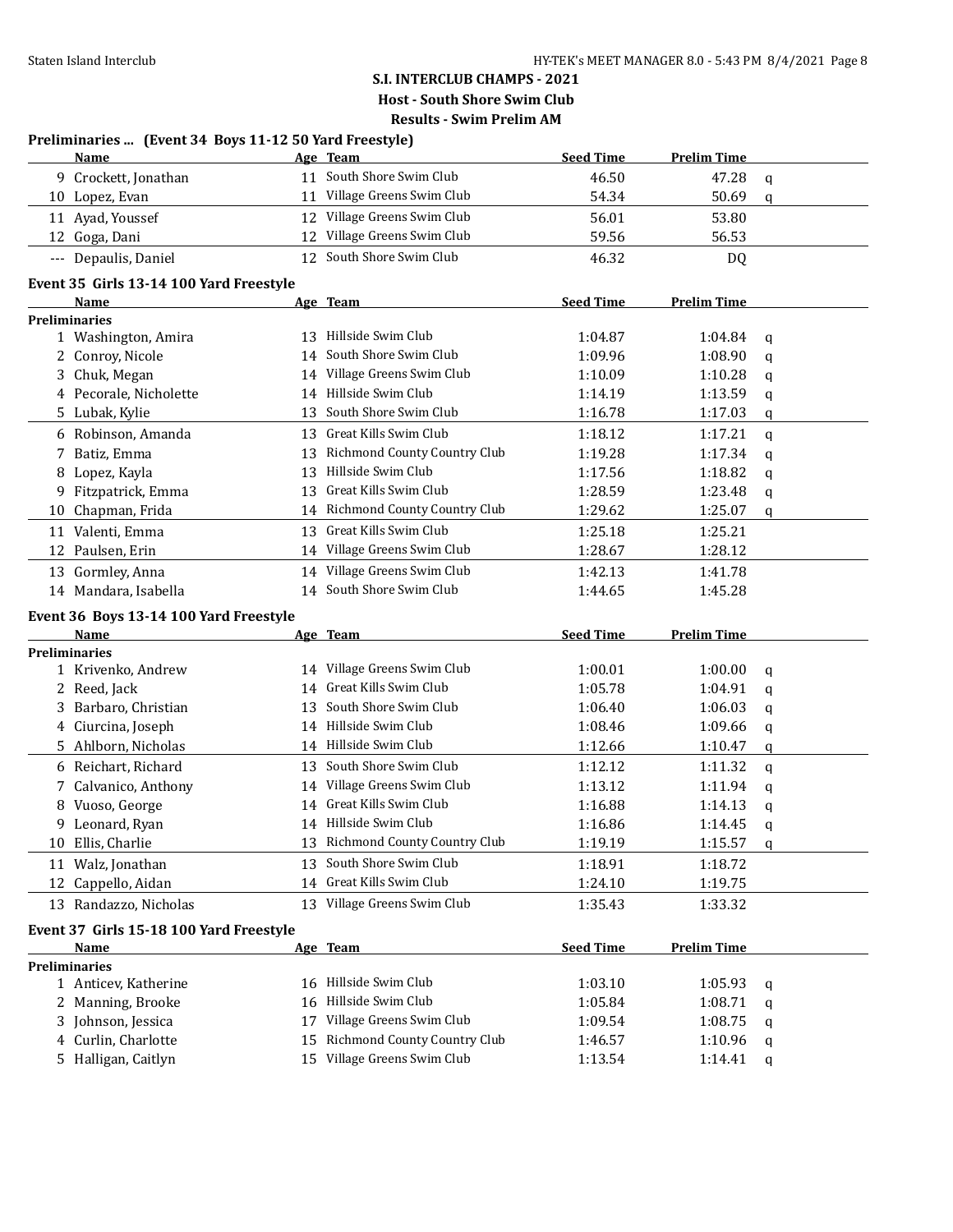## **S.I. INTERCLUB CHAMPS - 2021 Host - South Shore Swim Club**

**Results - Swim Prelim AM**

| Preliminaries  (Event 37 Girls 15-18 100 Yard Freestyle) |  |  |
|----------------------------------------------------------|--|--|
|                                                          |  |  |

|                   | <u>Name</u>                              |     | Age Team                        |                  |                    |                  |
|-------------------|------------------------------------------|-----|---------------------------------|------------------|--------------------|------------------|
|                   | 6 Walz, Samantha                         |     | 15 South Shore Swim Club        | 1:13.41          | 1:14.62            | $\mathbf q$      |
|                   | 7 Romano, Maria                          |     | 16 Great Kills Swim Club        | 1:22.10          | 1:18.31            | $\mathbf q$      |
| 8                 | McLaughlin, Emma                         |     | 15 Hillside Swim Club           | 1:20.21          | 1:19.41            | q                |
| 9.                | Ebrahim, Christina                       | 16  | Great Kills Swim Club           | 1:24.44          | 1:20.50            | q                |
|                   | 10 Mulkerrins, Rhiannon                  | 16  | Village Greens Swim Club        | 1:29.33          | 1:22.47            | q                |
|                   | 11 Murray, Abigail                       | 15  | Great Kills Swim Club           | 1:27.10          | 1:25.52            |                  |
|                   | 12 Prinzi, Amanda                        | 16  | Richmond County Country Club    | 1:46.57          | 1:38.56            |                  |
| $---$             | Thompson, Maddie                         | 18  | Richmond County Country Club    | <b>NT</b>        | X1:23.34           |                  |
| $\qquad \qquad -$ | Thompson, Emily                          |     | 18 Richmond County Country Club | <b>NT</b>        | X1:25.13           |                  |
|                   | Event 38 Boys 15-18 100 Yard Freestyle   |     |                                 |                  |                    |                  |
|                   | Name                                     |     | Age Team                        | <b>Seed Time</b> | <b>Prelim Time</b> |                  |
|                   | <b>Preliminaries</b>                     |     |                                 |                  |                    |                  |
|                   | 1 Finn, Liam                             | 16  | Hillside Swim Club              | 1:00.84          | 59.28              | $\mathbf q$      |
| 2                 | Ostensen, John                           | 17  | Hillside Swim Club              | 1:00.64          | 59.34              | q                |
|                   | Cusumano, Charlie                        | 18  | Village Greens Swim Club        | 59.34            | 59.87              | q                |
|                   | 4 Rinaldi, Daniel                        | 17  | Hillside Swim Club              | 1:02.08          | 1:02.06            | q                |
|                   | 5 Moane, Thomas                          | 16  | South Shore Swim Club           | 1:03.40          | 1:04.18            | q                |
|                   | 6 Martinson, Dylan                       |     | 17 South Shore Swim Club        | 1:03.41          | 1:04.32            | $\mathbf q$      |
|                   | 7 Gleavy, Ryan                           | 16  | South Shore Swim Club           | 1:17.25          | 1:08.03            | q                |
| 8                 | Tartaglione, Nicholas                    | 18  | Village Greens Swim Club        | 1:14.38          | 1:08.53            | q                |
| 9.                | Gorman, Brian                            | 18  | Great Kills Swim Club           | 1:10.56          | 1:09.96            | q                |
| 10                | Klementowski, Matthew                    |     | 16 Great Kills Swim Club        | 1:18.63          | 1:12.26            | q                |
|                   | 11 DiStefano, Paul                       |     | 16 Village Greens Swim Club     | 1:22.24          | 1:21.35            |                  |
|                   | Event 39 Girls 12 & Under 100 Yard IM    |     |                                 |                  |                    |                  |
|                   | Name                                     |     | Age Team                        | <b>Seed Time</b> | <b>Prelim Time</b> |                  |
|                   | <b>Preliminaries</b>                     |     |                                 |                  |                    |                  |
|                   | 1 Anzurez, Olivia                        | 12  | Richmond County Country Club    | 1:30.59          | 1:27.78            | q                |
|                   | 2 Vanname, Lilly                         | 11  | Hillside Swim Club              | 1:33.03          | 1:31.31            | q                |
|                   | Block-Sheehan, Patricia                  | 12  | Great Kills Swim Club           | 1:33.28          | 1:32.50            | q                |
|                   | 4 DiStefano, Ella                        | 10  | Village Greens Swim Club        | 1:34.02          | 1:35.63            | q                |
|                   | 5 Lombardo, Franni                       | 10  | South Shore Swim Club           | 1:34.10          | 1:35.86            | q                |
|                   | 6 Paventi, Ashley                        |     | 12 Hillside Swim Club           | 1:47.56          | 1:43.44            | q                |
| 7                 | Chuk, Leyla                              | 10  | Village Greens Swim Club        | 1:41.13          | 1:44.54            | q                |
| 8                 | Gigantello, Emma                         |     | 12 Hillside Swim Club           | 1:51.12          | 1:45.06            | q                |
|                   |                                          |     |                                 |                  |                    |                  |
|                   |                                          |     | 12 Great Kills Swim Club        | 2:03.85          |                    |                  |
|                   | 9 Vuosso, Gianna<br>10 Scarangello, Mary |     | 11 Great Kills Swim Club        | 1:58.71          | 1:56.40<br>1:57.25 | $\mathbf q$<br>q |
|                   | Event 40 Boys 12 & Under 100 Yard IM     |     |                                 |                  |                    |                  |
|                   | <b>Name</b>                              |     | Age Team                        | <b>Seed Time</b> | <b>Prelim Time</b> |                  |
|                   | Preliminaries                            |     |                                 |                  |                    |                  |
|                   | 1 Brown, Oliver                          | 10. | South Shore Swim Club           | 1:23.93          | 1:24.93            | q                |
|                   | 2 Kelly, James                           | 12  | Hillside Swim Club              | 1:30.42          | 1:33.06            | a                |
|                   | 3 Garritano, Thomas                      | 12  | Great Kills Swim Club           | 1:39.66          | 1:42.14            | q                |
|                   | 4 Surace, Frank                          | 12  | Great Kills Swim Club           | 1:47.31          | 1:43.75            | q                |
|                   | 5 Boyle, Jack                            | 12  | Great Kills Swim Club           | 1:53.78          | 1:44.98            | q                |
|                   | 6 Bosco, Daniel                          | 11  | Hillside Swim Club              | 1:43.11          | 1:49.07            | q                |